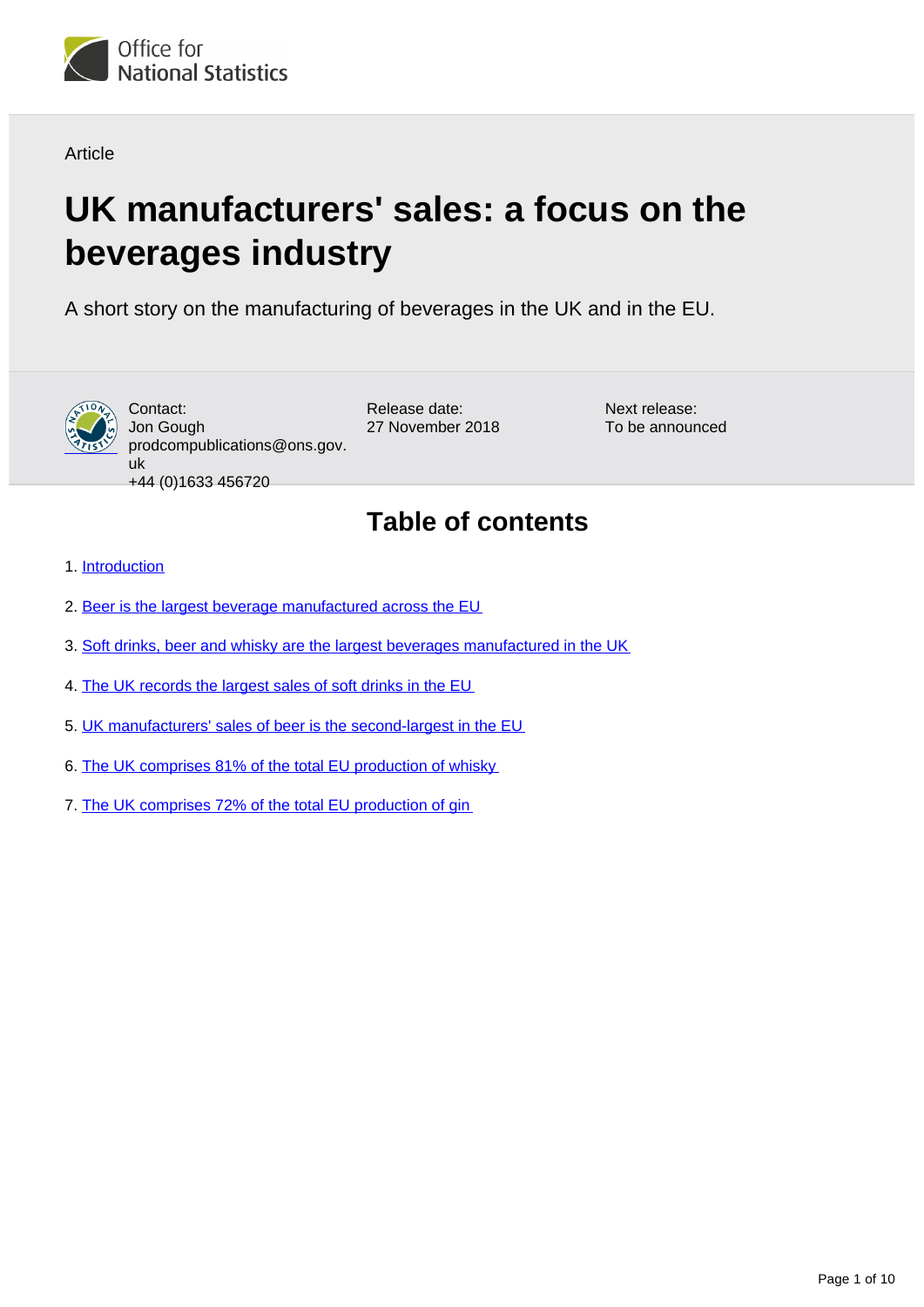# <span id="page-1-0"></span>**1 . Introduction**

Beer, soft drinks, and whisky have the highest sales within the UK manufacture of beverages in 2017, recent data shows.

Annual statistics on the value and volume of products manufactured are collected annually in the EU. This article uses data collected by EU member states as part of the 2017 UK manufacturers' sales by product (Prodcom) survey along with the revised UK Prodcom estimates.

This article gives an overview of the manufacture of beverages in EU, and then focuses on soft drinks, beer, whisky, and gin manufactured in the UK.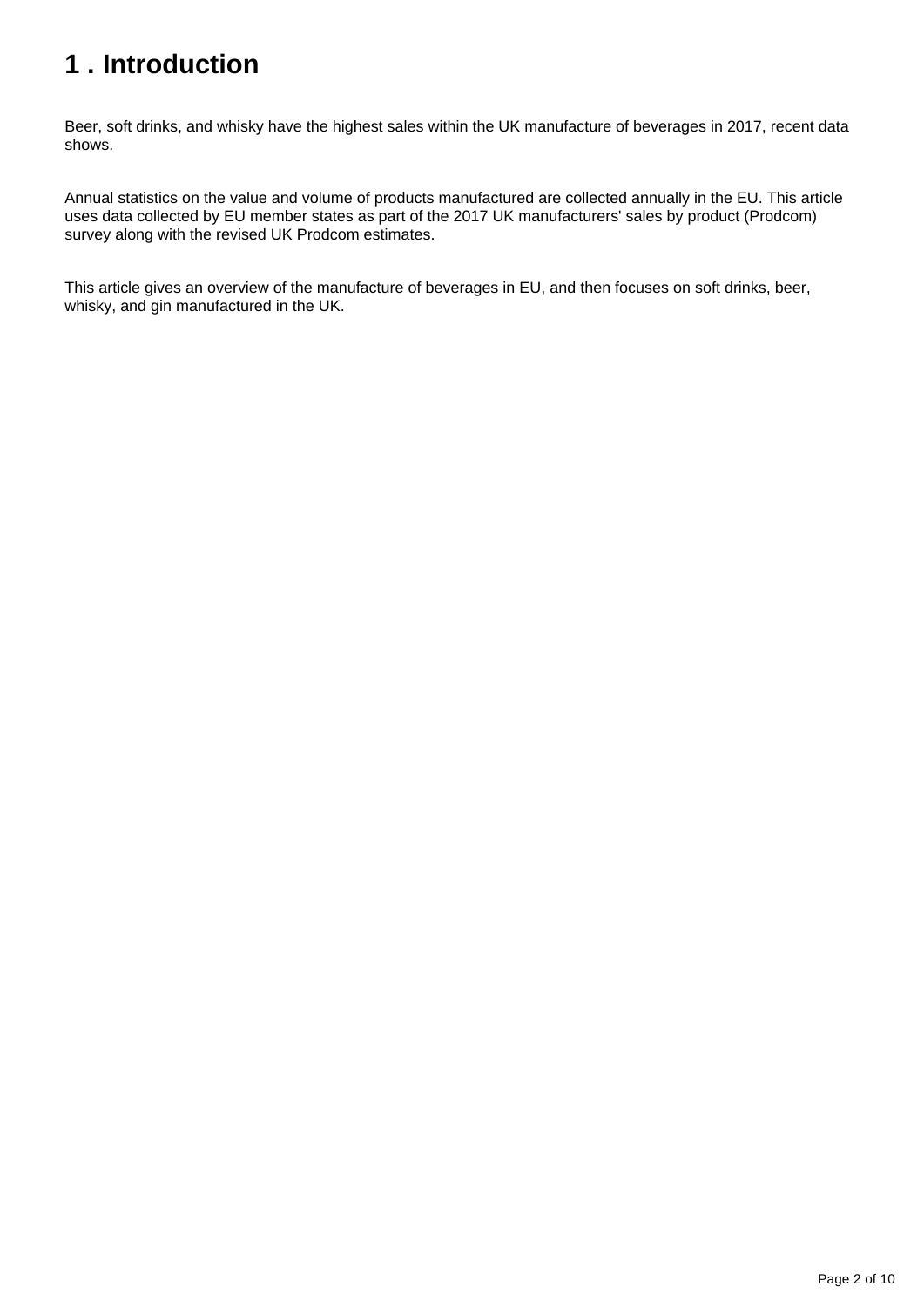### <span id="page-2-0"></span>**2 . Beer is the largest beverage manufactured across the EU**

The beverages with the largest manufacturers sales in the EU in 2017 were beer (£27.6 billion), soft drinks (£19.3 billion), and wine (£17.8 billion).

#### **Figure 1: Manufacturers' largest beverages sales in the EU, 2017**

Figure 1: Manufacturers' largest beverages sales in the EU, 2017



#### **Source: Eurostat**

#### **Notes:**

1. Wine is comprised of quality wine with a protected designation of origin (PDO) of an alcoholic strength of 15 % (excluding white wine and sparkling wine) (£9.2 billion), Wine of an alcoholic strength 15 % (excluding sparkling wine and wine (PDO)) (£4.7 billion), and white wine with a protected designation of origin (£3.8 billion).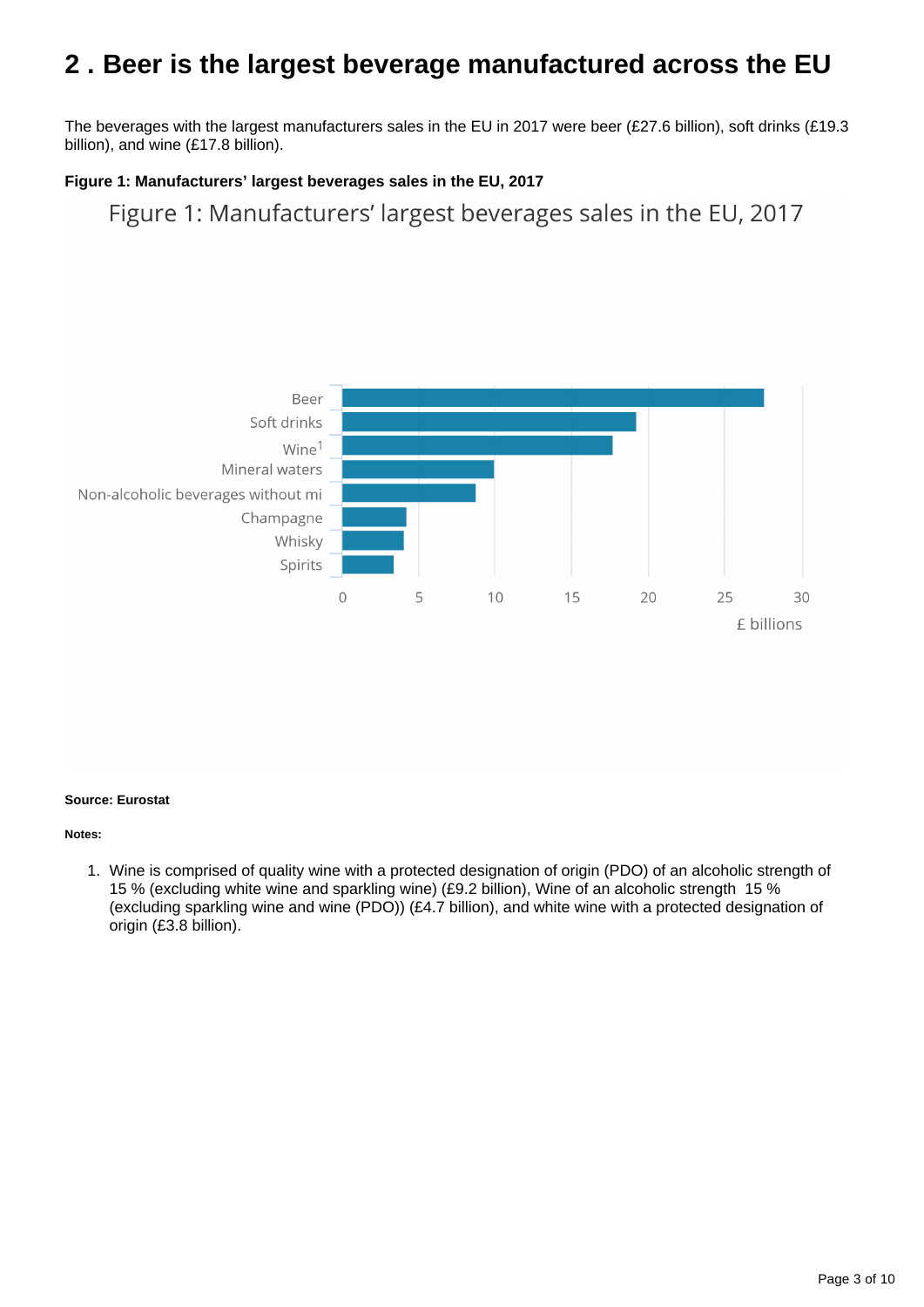There are 19 European countries that record beer as their largest beverage manufactured, while the UK and Scandinavia record soft drinks as their largest beverage manufactured.

#### **Figure 2: Largest product sold in the manufacturing of beverages per country in Europe, 2017**

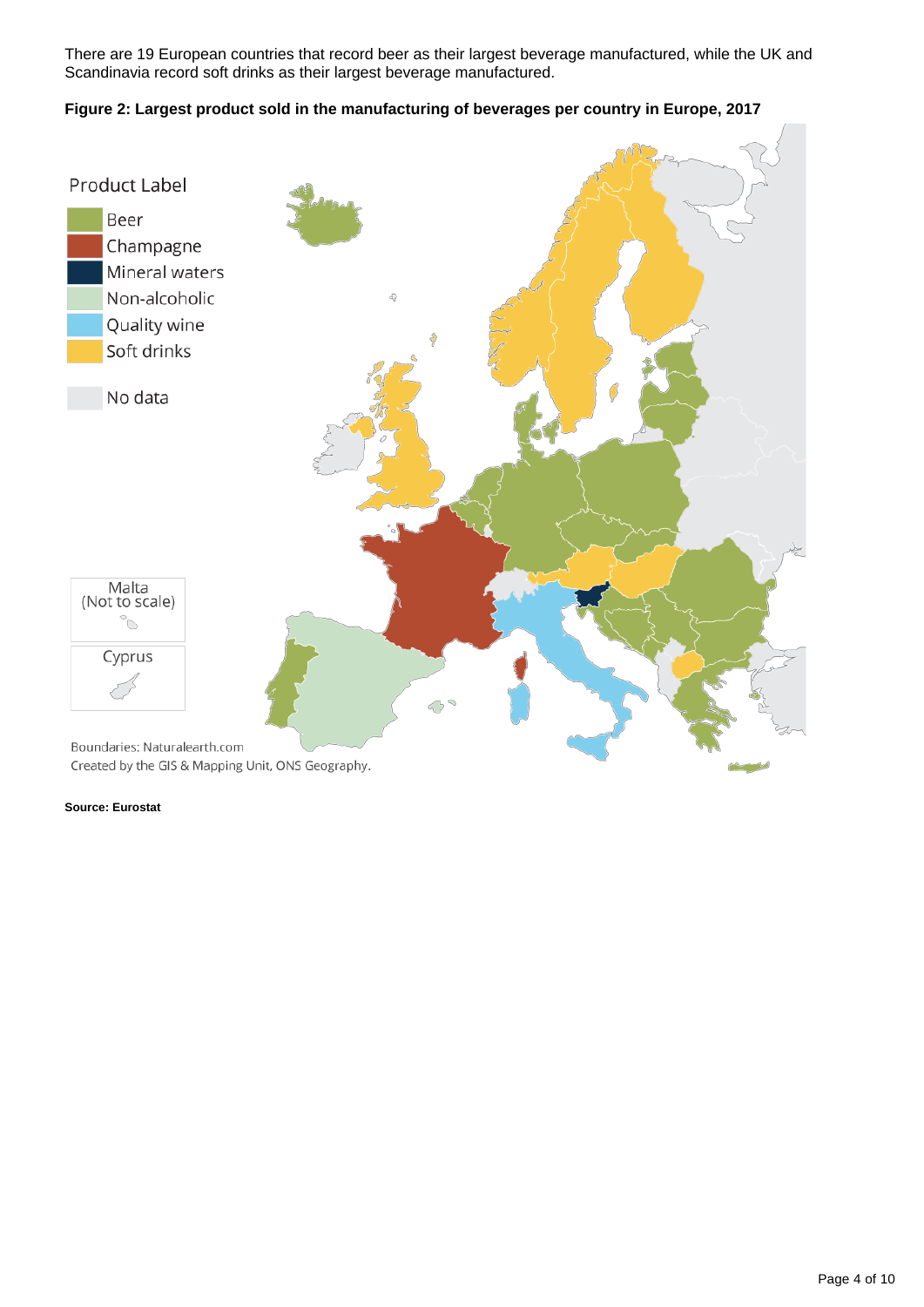### <span id="page-4-0"></span>**3 . Soft drinks, beer and whisky are the largest beverages manufactured in the UK**

These products accounted for 80% of the total UK production of beverages, in 2017.

### **Figure 3: Share of beverages sold in the UK, 2017**

Figure 3: Share of beverages sold in the UK, 2017



**Source: Office for National Statistics**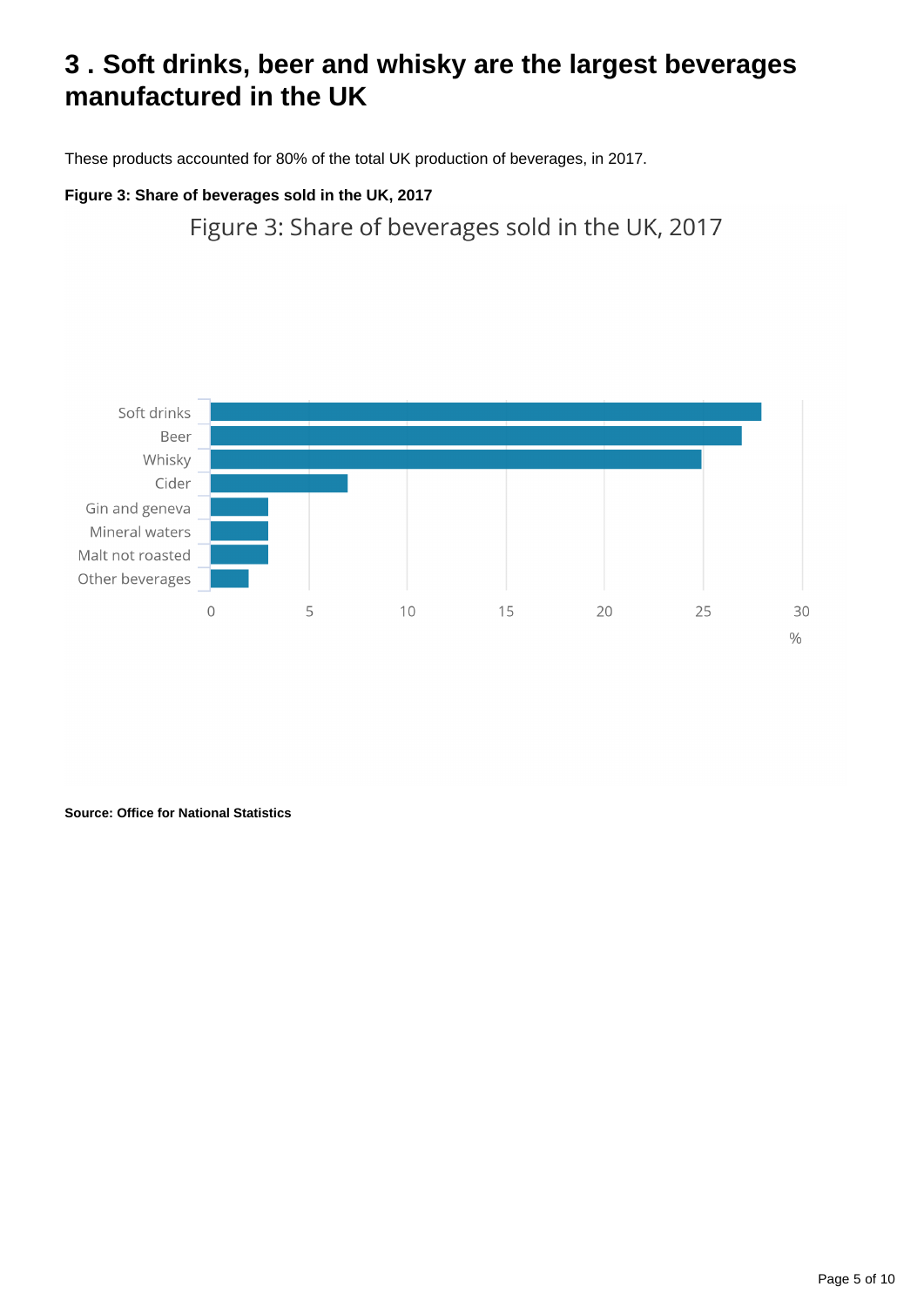### <span id="page-5-0"></span>**4 . The UK records the largest sales of soft drinks in the EU**

The UK was the largest producer of soft drinks in the EU in 2017 with £3.8 billion, followed by Austria and Germany at £3.3 billion and £3.1 billion respectively.

#### **Figure 4: Manufacturers' sales of soft drinks in the EU, 2017**

Figure 4: Manufacturers' sales of soft drinks in the EU, 2017

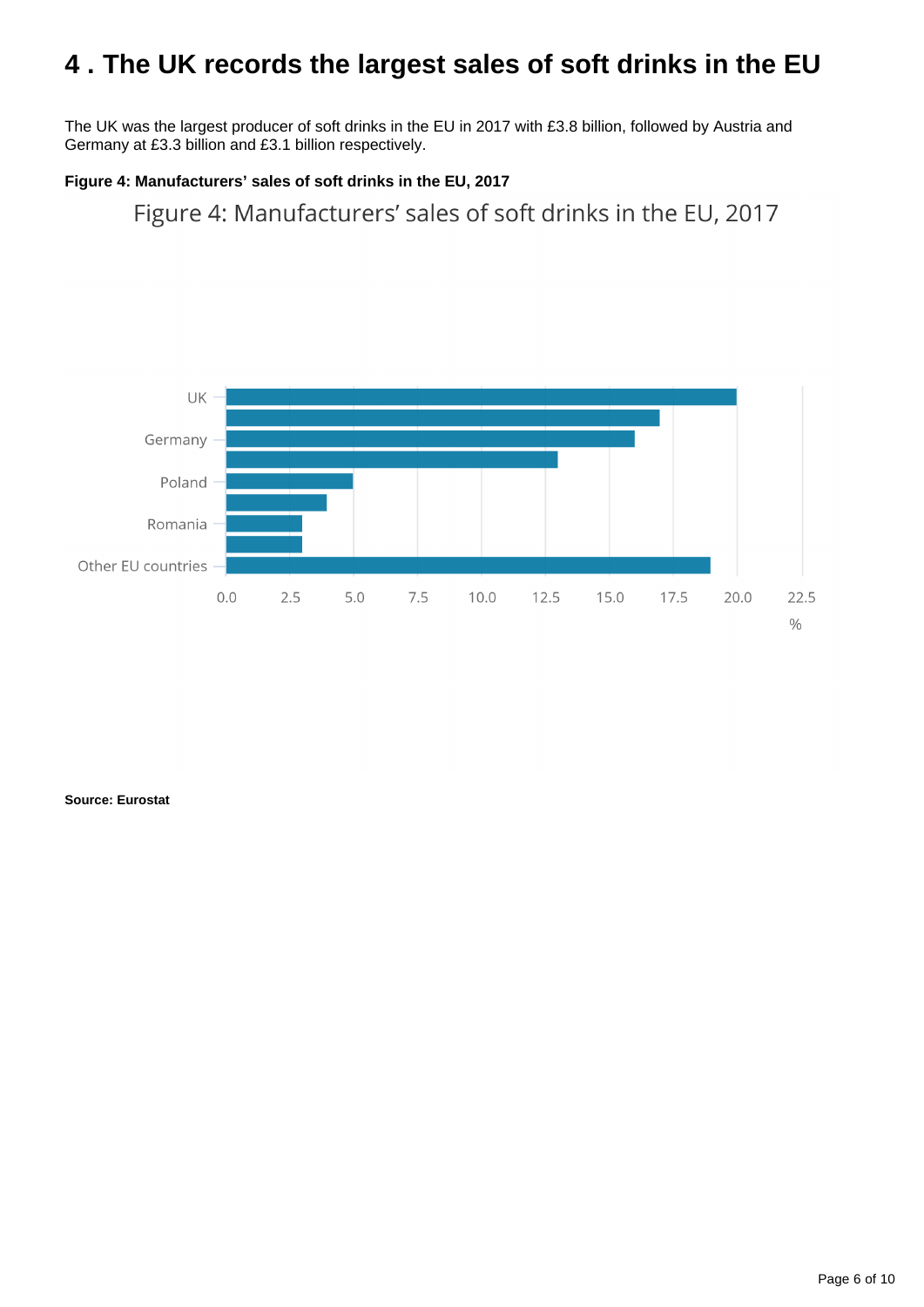### <span id="page-6-0"></span>**5 . UK manufacturers' sales of beer is the second-largest in the EU**

The three largest producers of beer are Germany, UK, and Spain, which combined produce 42% of the total EU beer production. In the UK, beer has increased by £0.5 billion (15%) from £3.2 billion in 2016 to £3.7 billion in 2017.

#### **Figure 5: Manufacturers' sales of beer in the EU, 2017**

Figure 5: Manufacturers' sales of beer in the EU, 2017

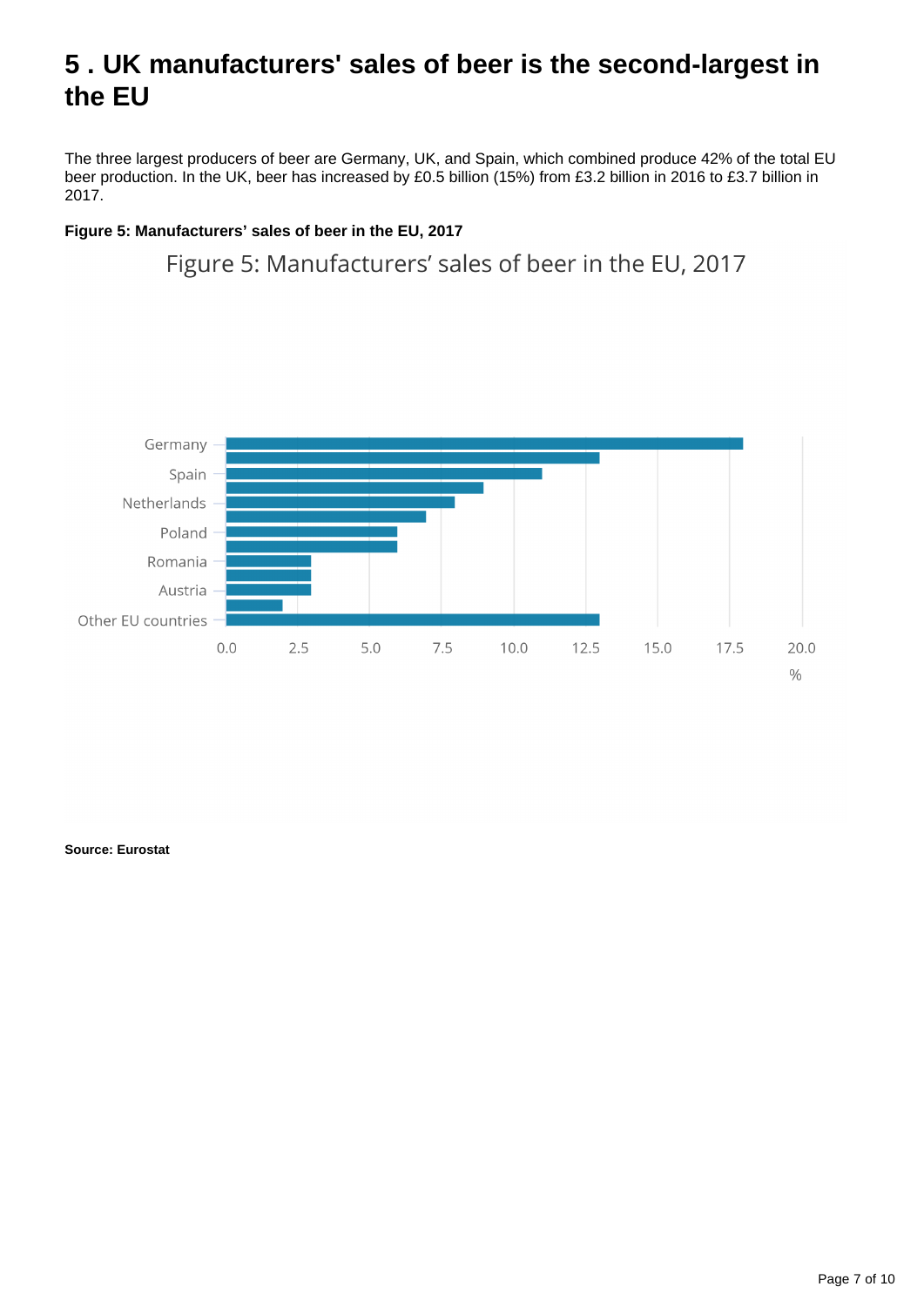### <span id="page-7-0"></span>**6 . The UK comprises 81% of the total EU production of whisky**

EU production of whisky is dominated by the UK at £3.4 billion, comprising 81% of the total production, with Spain being second largest at only £74 million.

#### **Figure 6: Manufacturers' sales of whisky in the EU, 2017**

Figure 6: Manufacturers' sales of whisky in the EU, 2017

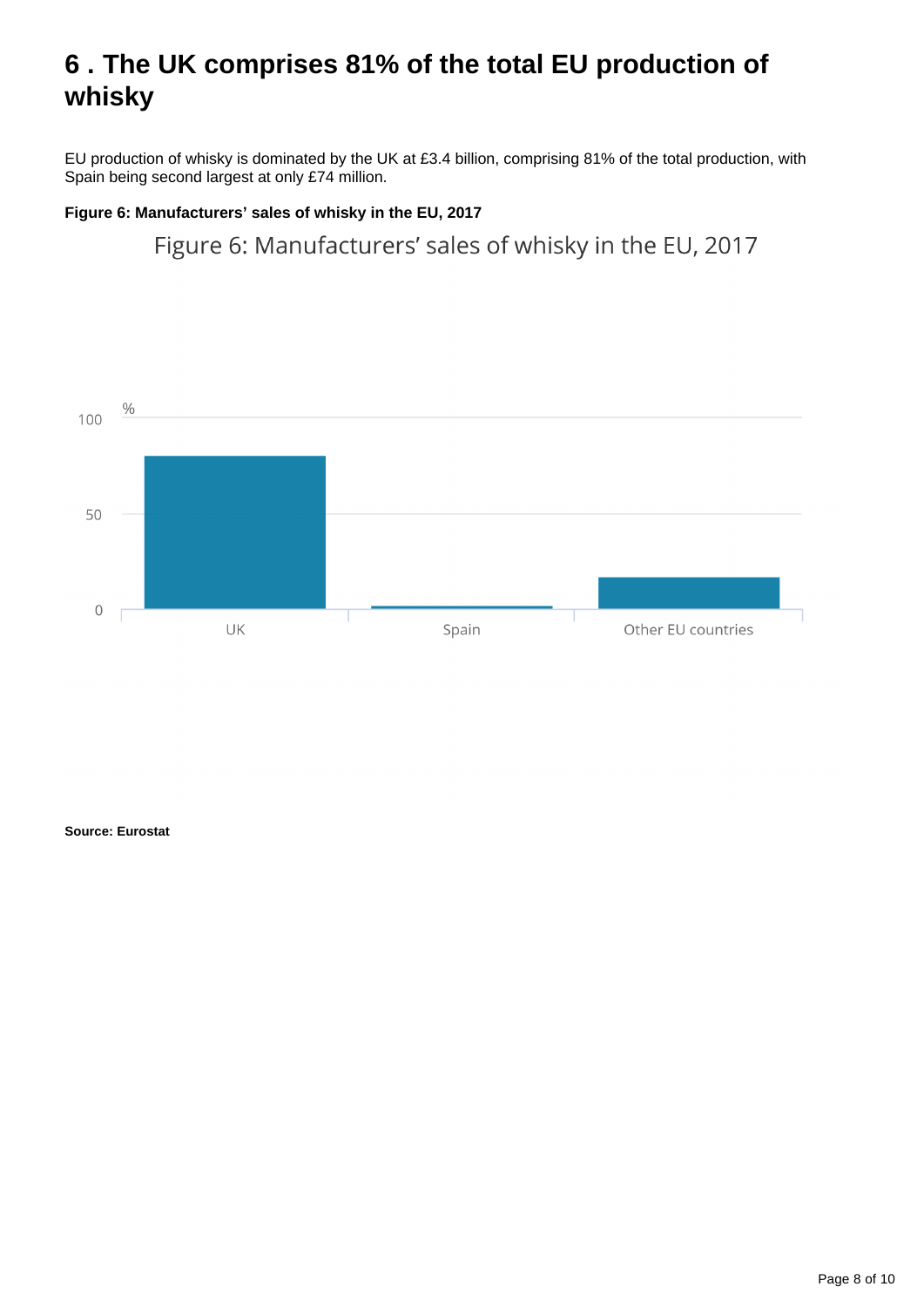### <span id="page-8-0"></span>**7 . The UK comprises 72% of the total EU production of gin**

UK manufacturers sales of gin have increased 267% since 2009 from £130 million to £461 million. UK sales represent 72% of the total EU production in 2017, followed by Spain at 11% (£71 million).

#### **Figure 7: Manufacturers' sales of gin in the EU, 2017**

Figure 7: Manufacturers' sales of gin in the EU, 2017